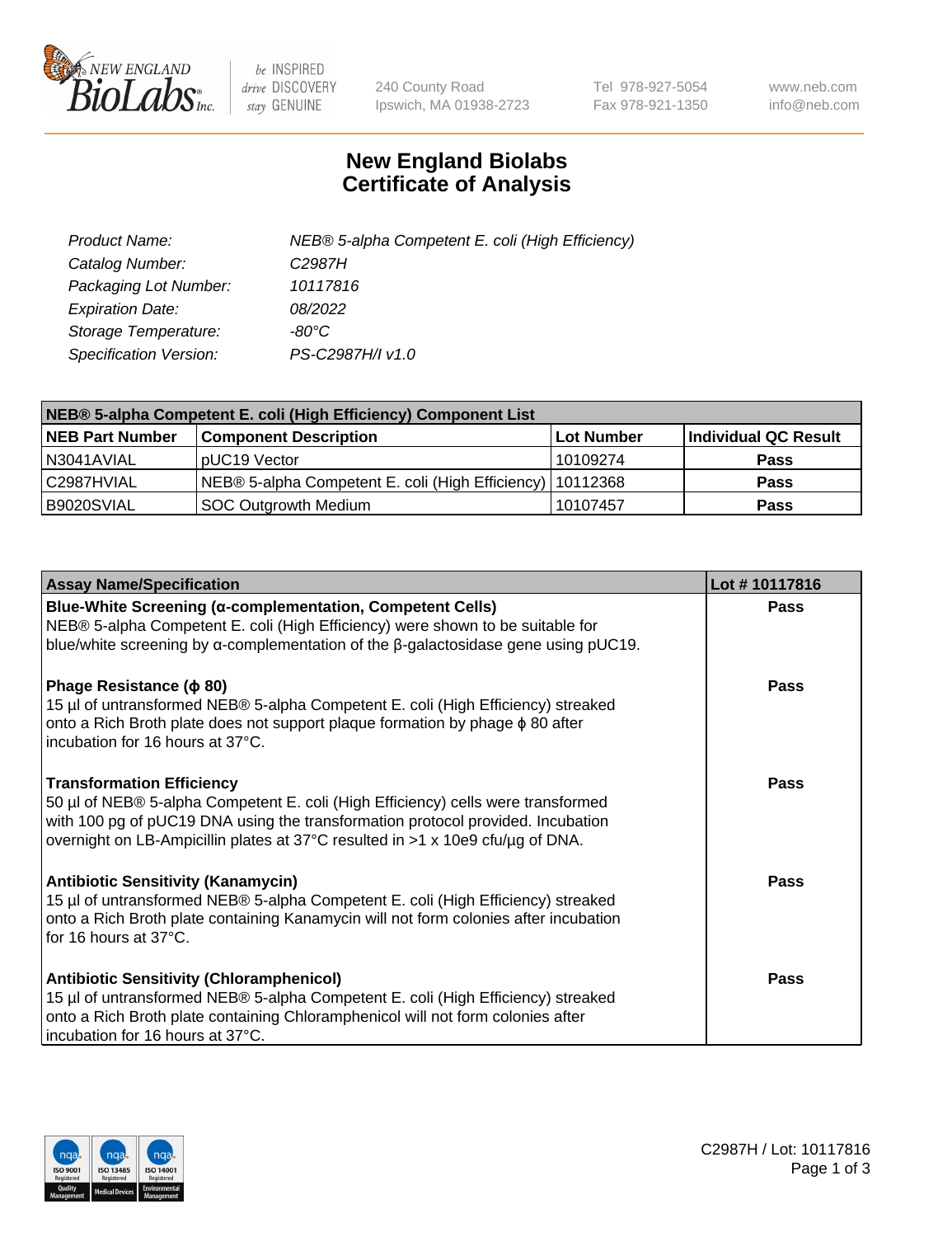

be INSPIRED drive DISCOVERY stay GENUINE

240 County Road Ipswich, MA 01938-2723 Tel 978-927-5054 Fax 978-921-1350

www.neb.com info@neb.com

| <b>Assay Name/Specification</b>                                                                                                                                                                                                                            | Lot #10117816 |
|------------------------------------------------------------------------------------------------------------------------------------------------------------------------------------------------------------------------------------------------------------|---------------|
| <b>Antibiotic Sensitivity (Chloramphenicol)</b><br>15 µl of untransformed NEB® 5-alpha Competent E. coli (High Efficiency) streaked<br>onto a Rich Broth plate containing Chloramphenicol will not form colonies after<br>incubation for 16 hours at 37°C. | Pass          |
| <b>Antibiotic Sensitivity (Streptomycin)</b><br>15 µl of untransformed NEB® 5-alpha Competent E. coli (High Efficiency) streaked<br>onto a Rich Broth plate containing Streptomycin will not form colonies after<br>incubation for 16 hours at 37°C.       | Pass          |
| <b>Antibiotic Sensitivity (Nitrofurantoin)</b><br>15 µl of untransformed NEB® 5-alpha Competent E. coli (High Efficiency) streaked<br>onto a Rich Broth plate containing Nitrofurantoin will not form colonies after<br>incubation for 16 hours at 37°C.   | Pass          |
| <b>Antibiotic Sensitivity (Spectinomycin)</b><br>15 µl of untransformed NEB® 5-alpha Competent E. coli (High Efficiency) streaked<br>onto a Rich Broth plate containing Spectinomycin will not form colonies after<br>incubation for 16 hours at 37°C.     | Pass          |
| <b>Antibiotic Sensitivity (Ampicillin)</b><br>15 µl of untransformed NEB® 5-alpha Competent E. coli (High Efficiency) streaked<br>onto a Rich Broth plate containing Ampicillin will not form colonies after<br>incubation for 16 hours at 37°C.           | Pass          |
| <b>Antibiotic Sensitivity (Tetracycline)</b><br>15 µl of untransformed NEB® 5-alpha Competent E. coli (High Efficiency) streaked<br>onto a Rich Broth plate containing Tetracycline will not form colonies after<br>incubation for 16 hours at 37°C.       | Pass          |

This product has been tested and shown to be in compliance with all specifications.

One or more products referenced in this document may be covered by a 3rd-party trademark. Please visit <www.neb.com/trademarks>for additional information.